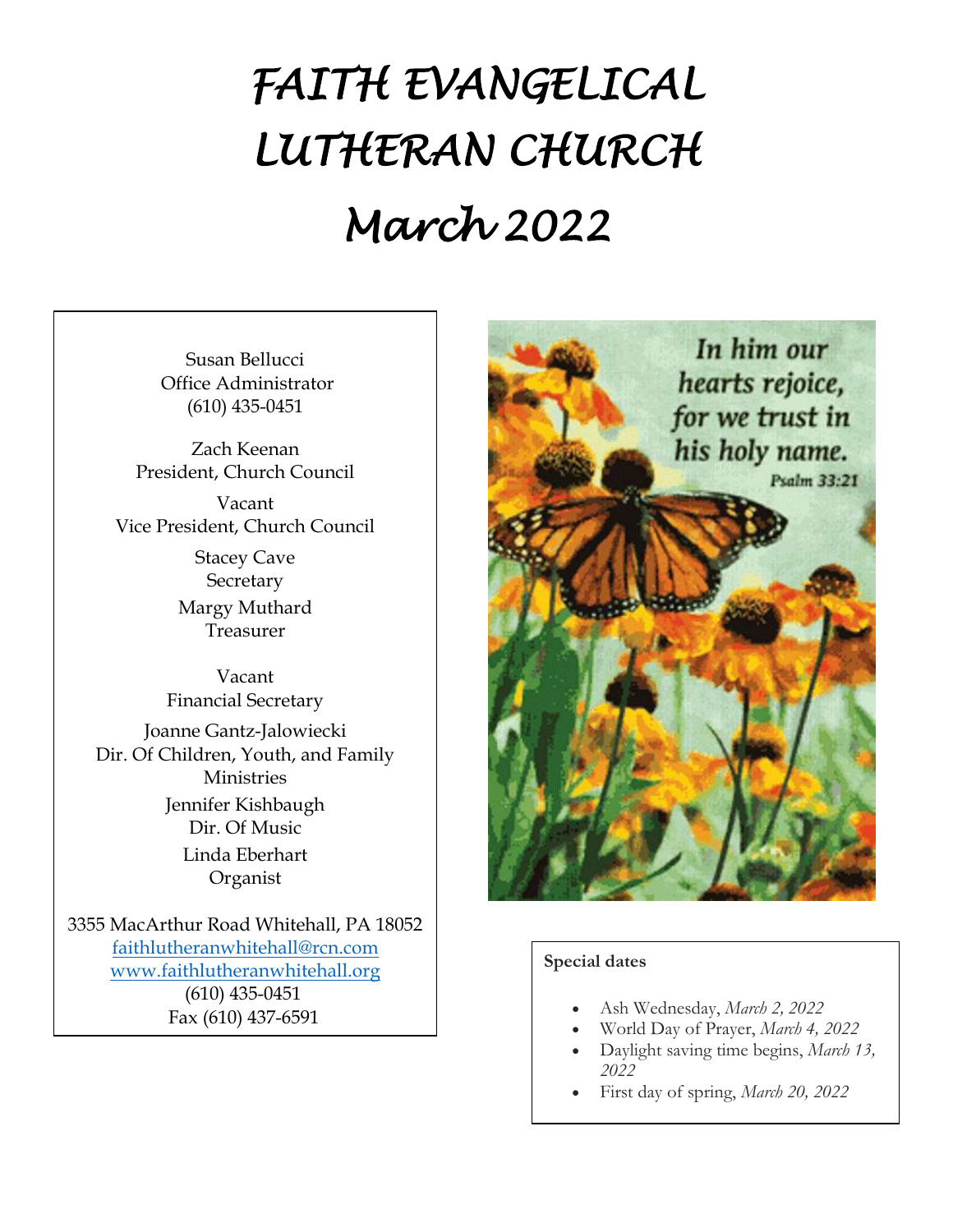

## **PLEASE NOTE: WE WILL BE GOING TO ONE WORSHIP SERVICE Starting March 13th**

Sunday Worship Service will be at 9:45 am

Sunday School & Confirmation Class will be 9:00 am to 9:30 am ++++++++++++++++++++++++++++++++

### *In Loving Memory*

Dolores R. Smith (Mother, Grandmother of Sandy and Michael John Bodnyk)

Linda M. Laub (Wife of Bruce Laub Jr.) ++++++++++++++++++++++++++++++++



*March 2, 2022 Service will be at 7:00 pm*

*Imposition of the Ashes*



The Second Sunday in March is when Daylight Saving Time begins in most areas of the U.S. So in 2022 we'll "spring forward" one hour on Sunday, March 13th, 2022 at 2 a.m. Be sure to set your clocks ahead one hour before bed on Saturday night! ++++++++++++++++++++++++++++++++

### **Mid-Week Communion put on hold until further notice.**

++++++++++++++++++++++++++++++++



*First Day of Spring March 20th*

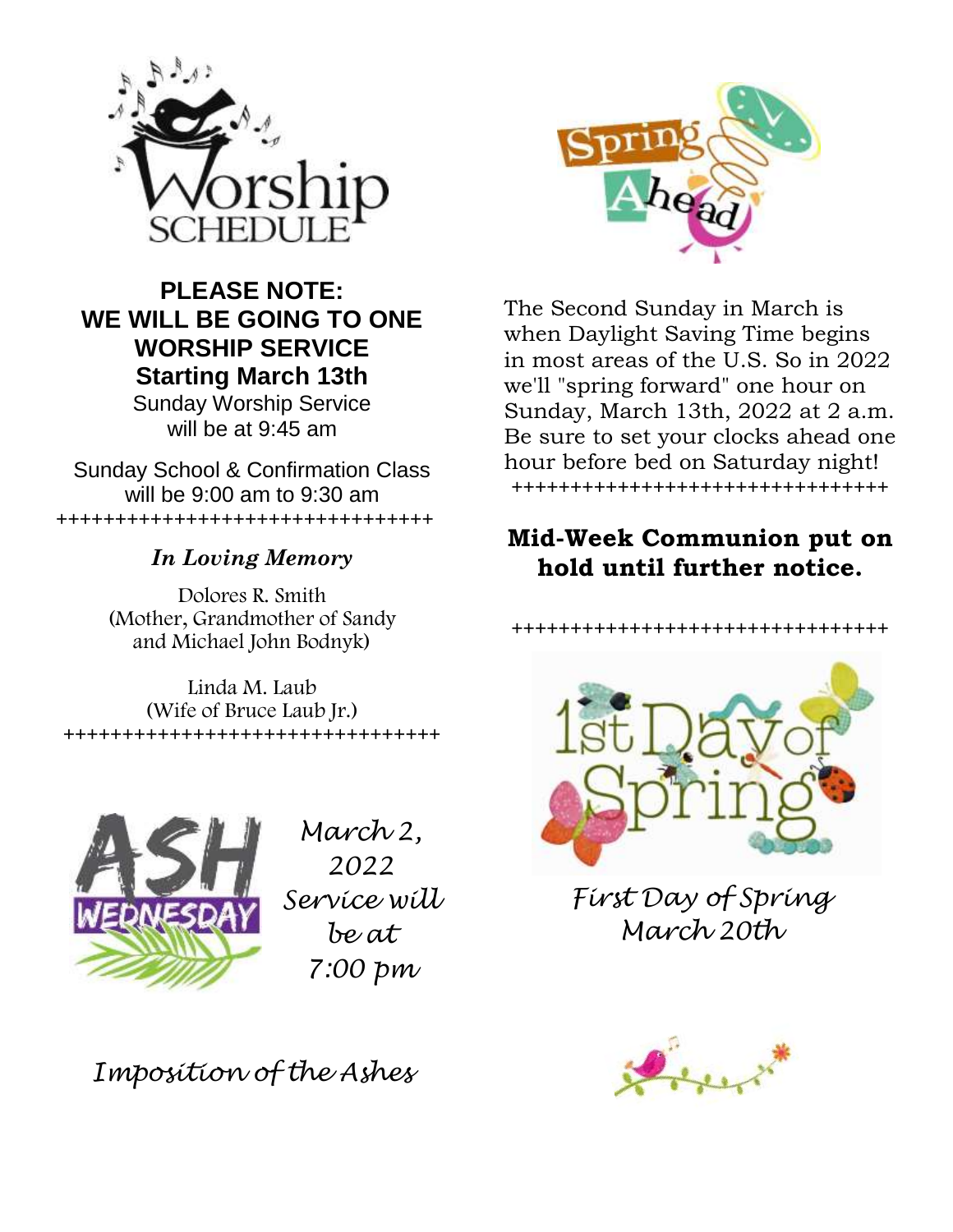

## Greeting Sisters and Brothers of Faith

At the February Congregational Council meeting Council voted to move to one church service. There are several reasons this change was being considered including availability of supply pastors and cost for multiple services, easier for an intentional interim pastor, reduction in available volunteers for alter guild, lectors and worship assistants, and an opportunity for members to interact and build relationships during one worship service. Input was obtained from the Music and Worship Committee, Christian Education Committee, Jennifer Kishbaugh and Linda Eberhart for thoughts on timing and impact on those associated with the worship service and members. The conclusion was reached to move to Sunday School and Confirmation classes from 9-9:30 AM followed by one worship service at 9:45 AM every Sunday.

We continue to make progress at identifying an intentional interim pastor to lead worship services and provide spiritual guidance as we transition to the future at Faith. Congregational Council met with Bishop deForest and Pastor Drennan to discuss feedback from Council on what we feel we need to move forward and heal as a congregation. Council was provided with a potential candidate to consider as an intentional interim pastor. Next we will evaluate the candidates experience and resume and meet with them to determine the appropriate fit for our congregation as we move forward. Stay tuned for future updates as we have more information.

As we continue to process the change we are experiencing as a congregation I ask that we all continue to reflect upon who we are as Christians, our mission statement and who we want to be moving forward. Be considerate and accepting of each other's differences because after all that's what makes us who we are at Faith!

God bless,

*Zack Keenan, Congregational Council President*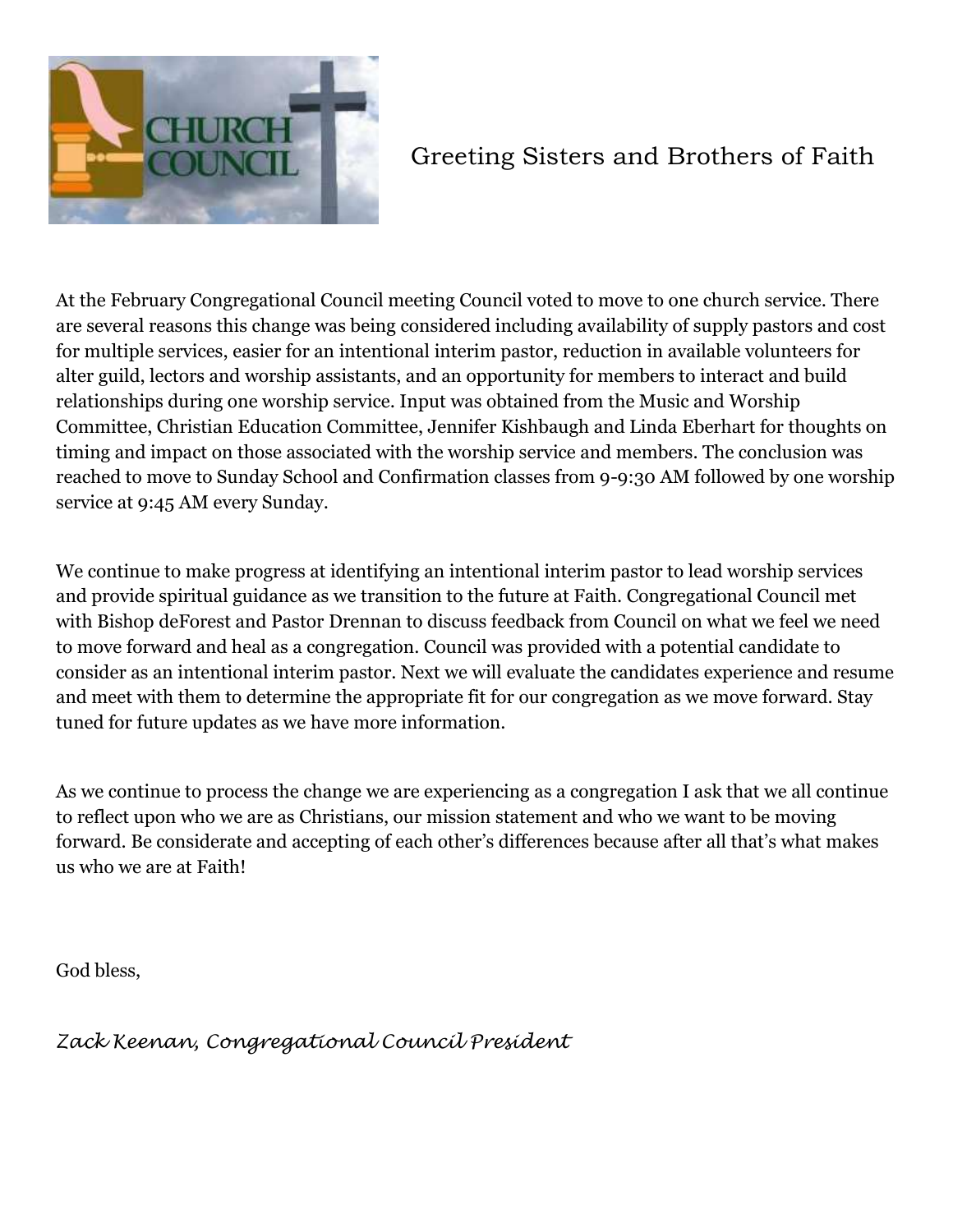Faith Lutheran will again be providing over 15 food boxes to families in need for Easter. That means your food donations will again be greatly appreciated. Just bring them to the church office or the Welcome Center. If you know families who could use a food box, give their name and contact info to Rosemarie Haffner, (610) 432-1043.

*Easter Food Boxes needs: Hams, sweet potatoes, gravy, vegetables, cake mix, icing. Please have any donations to the church office by Friday, April 8th. Food Boxes will go out April 12th.* 



# Thank you again for all your support!



Faith is collecting instant potatoes for the Easter baskets, pasta sauce, soups, pancake syrup, pancake mix, cereal and pasta sides, (hamburger helper, tuna helper, etc.)

Many thanks for your continued support of this important ministry.

#### **Easter Lily/Food Donation**

Easter is Sunday, April 17th. We are accepting order(s) for Lily or food donation. **Please note:** If you are unable to pick up a Lily on Easter, we ask that you please make a donation to the food bank instead.

| The last day to order is Monday, March 8th. |
|---------------------------------------------|
|---------------------------------------------|

**\_\_\_\_\_Easter Lily Plant(s) \$10.00 each - (we cannot deliver to shut- ins)** 

| _Donation to the Whitehall Food Pantry |  |  |
|----------------------------------------|--|--|
|----------------------------------------|--|--|

In honor of:  $\overline{\phantom{a}}$ 

In memory of:

| Ordered by: |  |
|-------------|--|
|             |  |

Envelope No. \_\_\_\_\_\_ pick up \_\_\_\_\_\_\_



Checks should be made payable to "Faith Lutheran Church".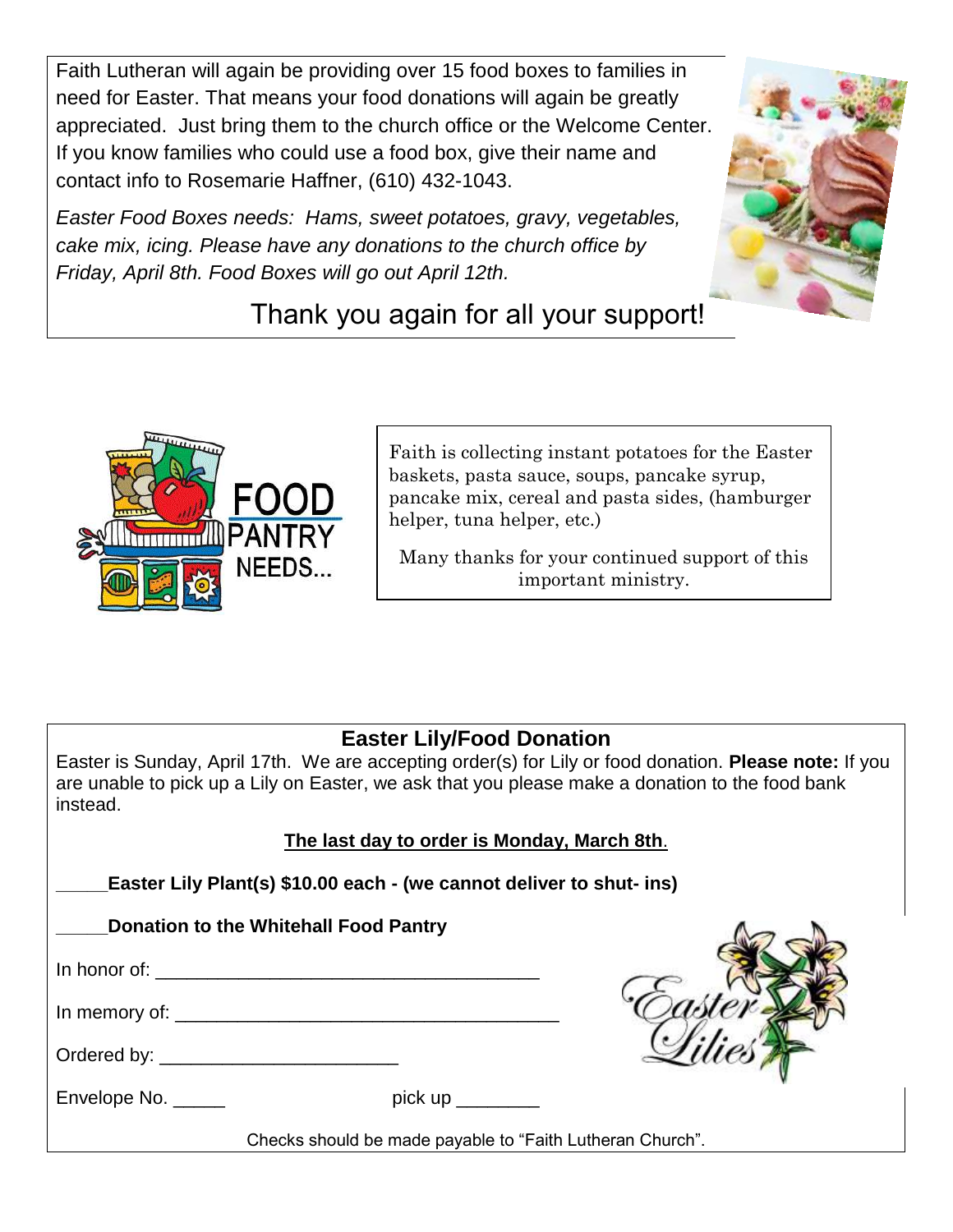

# CHURCH CHATTER

**Church Council March 21st - 7:00 pm**

*"We cannot pray in love and live in hate and still think we are worshipping God." - A.W. Tozer*



Happy St. Patrick's Day March 17th! "Wishing you a pot o'gold and all the joy your heart can hold."

Dear Confirmation Class of 2022,

To the beautiful young adults of the Class of 2022! You people aren't only "Pawsome" and "Awesome" & Happy Valentine's Day to each and every one of you. When I opened the card it really made me smile. I looked and he was smiling back at me. I started to laugh and in that moment you made me joyous and happy. Thank you for being such good people and thinking of others that you don't even know. Love to all. You're a classy group of young adults. Always wish you all a Godly Life, stay safe.

> *Mom, Grammy and Great Grammy Pearl Wagner*

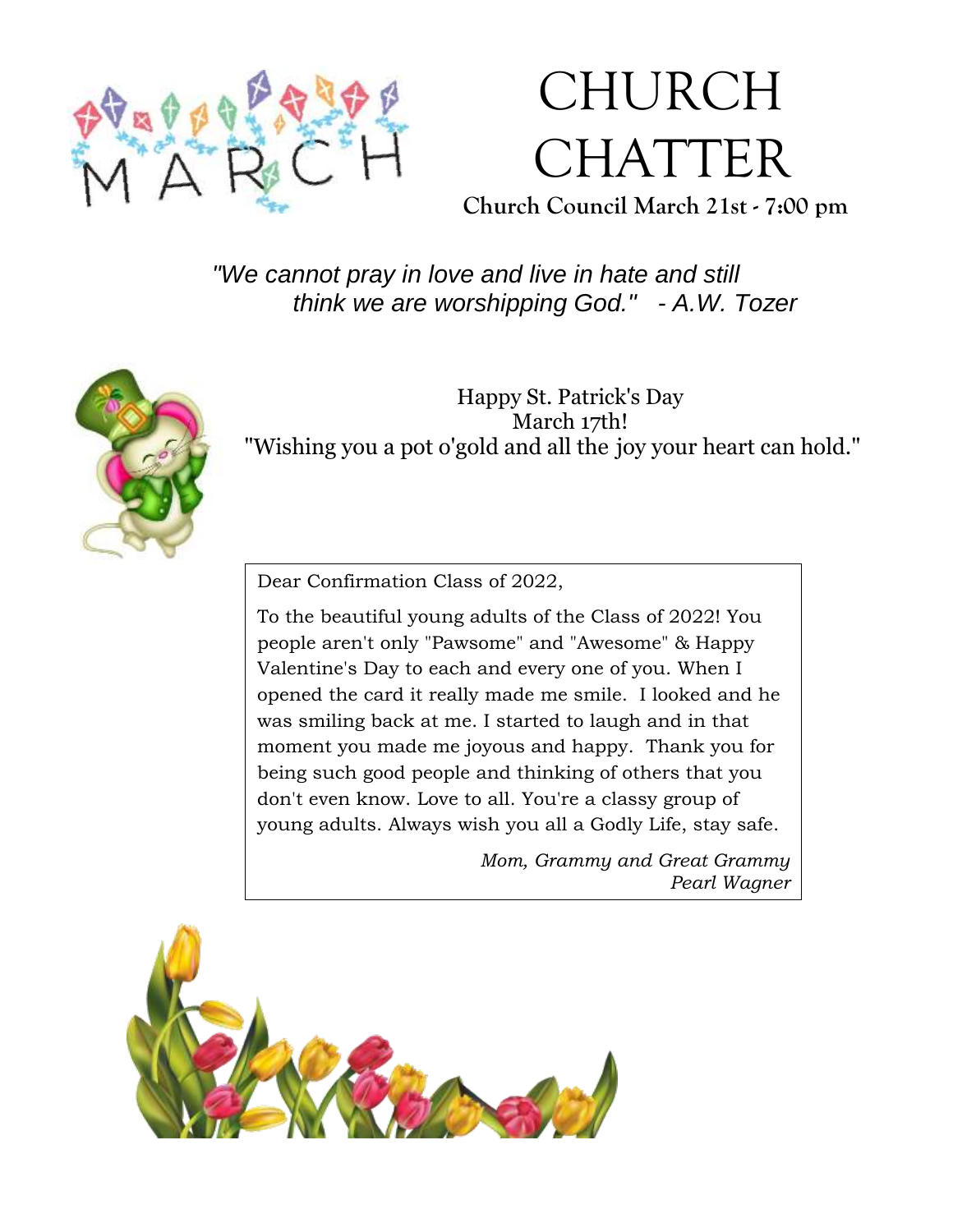### Happy Birthday and God's blessings to all those celebrating birthdays this month.



| WALSCHBURGER, DARLA<br>UNGER, KAY<br>WOLBACH, ASHER<br>EVANS, BRYCE<br>RIVERA, VALENCIA<br>NEAMAND, KARA<br>ROLLIN, MADISON<br>ZUBER, PENNY<br>PRYOR, CULLEN<br>SZOKE, ASHTON<br>LOCH, RANDI<br>CORELLO, JOHN<br>PRYOR, GENEVIEVE<br>REICHARD, LUCILLE | 03/01<br>03/02<br>03/03<br>03/04<br>03/04<br>03/05<br>03/06<br>03/07<br>03/08<br>03/09<br>03/10<br>03/12<br>03/12<br>03/13 |
|--------------------------------------------------------------------------------------------------------------------------------------------------------------------------------------------------------------------------------------------------------|----------------------------------------------------------------------------------------------------------------------------|
|                                                                                                                                                                                                                                                        |                                                                                                                            |
|                                                                                                                                                                                                                                                        |                                                                                                                            |
|                                                                                                                                                                                                                                                        |                                                                                                                            |
|                                                                                                                                                                                                                                                        |                                                                                                                            |
|                                                                                                                                                                                                                                                        |                                                                                                                            |
|                                                                                                                                                                                                                                                        |                                                                                                                            |
|                                                                                                                                                                                                                                                        |                                                                                                                            |
|                                                                                                                                                                                                                                                        |                                                                                                                            |
|                                                                                                                                                                                                                                                        |                                                                                                                            |
|                                                                                                                                                                                                                                                        |                                                                                                                            |
|                                                                                                                                                                                                                                                        |                                                                                                                            |
|                                                                                                                                                                                                                                                        |                                                                                                                            |
|                                                                                                                                                                                                                                                        |                                                                                                                            |
|                                                                                                                                                                                                                                                        |                                                                                                                            |
| DERKITS, DYLAN                                                                                                                                                                                                                                         | 03/14                                                                                                                      |
| SCOTT, DOROTHY                                                                                                                                                                                                                                         | 03/14                                                                                                                      |
| KEENAN, TINAMARIE                                                                                                                                                                                                                                      | 03/15                                                                                                                      |
| RUMMEL, FREDERICK                                                                                                                                                                                                                                      | 03/16                                                                                                                      |
| MILLER, DIANE                                                                                                                                                                                                                                          | 03/17                                                                                                                      |
| GRIM, WAYNE                                                                                                                                                                                                                                            | 03/19                                                                                                                      |
| FRITZ, ANN                                                                                                                                                                                                                                             | 03/20                                                                                                                      |
| RICE, KYLIEANN                                                                                                                                                                                                                                         | 03/20                                                                                                                      |
| STAHLER, HILARI                                                                                                                                                                                                                                        | 03/21                                                                                                                      |
| FINK, SHAWN                                                                                                                                                                                                                                            | 03/22                                                                                                                      |
| GEHRIS, MARIE                                                                                                                                                                                                                                          | 03/23                                                                                                                      |
| SMYKOWSKI, DEANNA                                                                                                                                                                                                                                      | 03/23                                                                                                                      |
| FINK, SALLY                                                                                                                                                                                                                                            | 03/24                                                                                                                      |
| PRINCE, MARIANNE                                                                                                                                                                                                                                       | 03/24                                                                                                                      |
| RYAN, JOAN                                                                                                                                                                                                                                             | 03/24                                                                                                                      |
| SHOOP, WYATT                                                                                                                                                                                                                                           | 03/24                                                                                                                      |
| SCHMIDT, RYAN                                                                                                                                                                                                                                          | 03/25                                                                                                                      |
| ROHRBACH, MICHELLE                                                                                                                                                                                                                                     | 03/26                                                                                                                      |
| KOTSCH, NICHOLAS                                                                                                                                                                                                                                       | 03/29                                                                                                                      |

| MARINKOVITS, MCKENNA | 03/01 | <b>SCOTT, FREDERICK</b> | 03/01 |
|----------------------|-------|-------------------------|-------|
| WALSCHBURGER, DARLA  | 03/01 | CHLEBOVE, ANDREW        | 03/02 |
| UNGER, KAY           | 03/02 | MICKEY, LYNN            | 03/03 |
| WOLBACH, ASHER       | 03/03 | WOLBACH, LUNA           | 03/03 |
| EVANS, BRYCE         | 03/04 | KOTSCH, ALEXANDER       | 03/04 |
| RIVERA, VALENCIA     | 03/04 | KING, AVERY             | 03/05 |
| NEAMAND, KARA        | 03/05 | HIRTH, SHANNON          | 03/06 |
| ROLLIN, MADISON      | 03/06 | ENCKE, LANDON           | 03/07 |
| ZUBER, PENNY         | 03/07 | BRUNST, MARY ANN        | 03/08 |
| PRYOR, CULLEN        | 03/08 | ROHRBACH, CARL          | 03/09 |
| SZOKE, ASHTON        | 03/09 | TEDESCO, AUTUMN         | 03/09 |
| LOCH, RANDI          | 03/10 | <b>BOLLINGER, CALE</b>  | 03/11 |
| CORELLO, JOHN        | 03/12 | KERN, DONALD            | 03/12 |
| PRYOR, GENEVIEVE     | 03/12 | KISHBAUGH, JENNIFER     | 03/13 |
| REICHARD, LUCILLE    | 03/13 | TAGLIAVIA, DOMINICK     | 03/13 |
| DERKITS, DYLAN       | 03/14 | MARKULICS, KENNEDY03/14 |       |
| SCOTT, DOROTHY       | 03/14 | HOFFMAN, KYLE           | 03/15 |
| KEENAN, TINAMARIE    | 03/15 | GILBERT, TIFFANY        | 03/16 |
| RUMMEL, FREDERICK    | 03/16 | BEDNAR SR, MICHAEL      | 03/17 |
| MILLER, DIANE        | 03/17 | FINLEY, DIANE           | 03/18 |
| GRIM, WAYNE          | 03/19 | HUMMER III, WILLIAM     | 03/19 |
| FRITZ, ANN           | 03/20 | MARINKOVITS, MAGGIE     | 03/20 |
| RICE, KYLIEANN       | 03/20 | <b>BAUDER, ALICE</b>    | 03/21 |
| STAHLER, HILARI      | 03/21 | WIEDER, KATHY           | 03/21 |
| FINK, SHAWN          | 03/22 | RICHARDS JR, JAMES      | 03/22 |
| GEHRIS, MARIE        | 03/23 | PARSONS JR, GREGORY     | 03/23 |
| SMYKOWSKI, DEANNA    | 03/23 | CERRA, JEAN             | 03/24 |
| FINK, SALLY          | 03/24 | KISHBAUGH, DAYNE        | 03/24 |
| PRINCE, MARIANNE     | 03/24 | RICE, ANDREW            | 03/24 |
| RYAN, JOAN           | 03/24 | SCHADLER, VICKIE LYNNE  | 03/24 |
| SHOOP, WYATT         | 03/24 | <b>JAMES, ELIZABETH</b> | 03/25 |
| SCHMIDT, RYAN        | 03/25 | NEWHARD, DOUGLAS        | 03/26 |
| ROHRBACH, MICHELLE   | 03/26 | FENSTERMAKER, KAY       | 03/27 |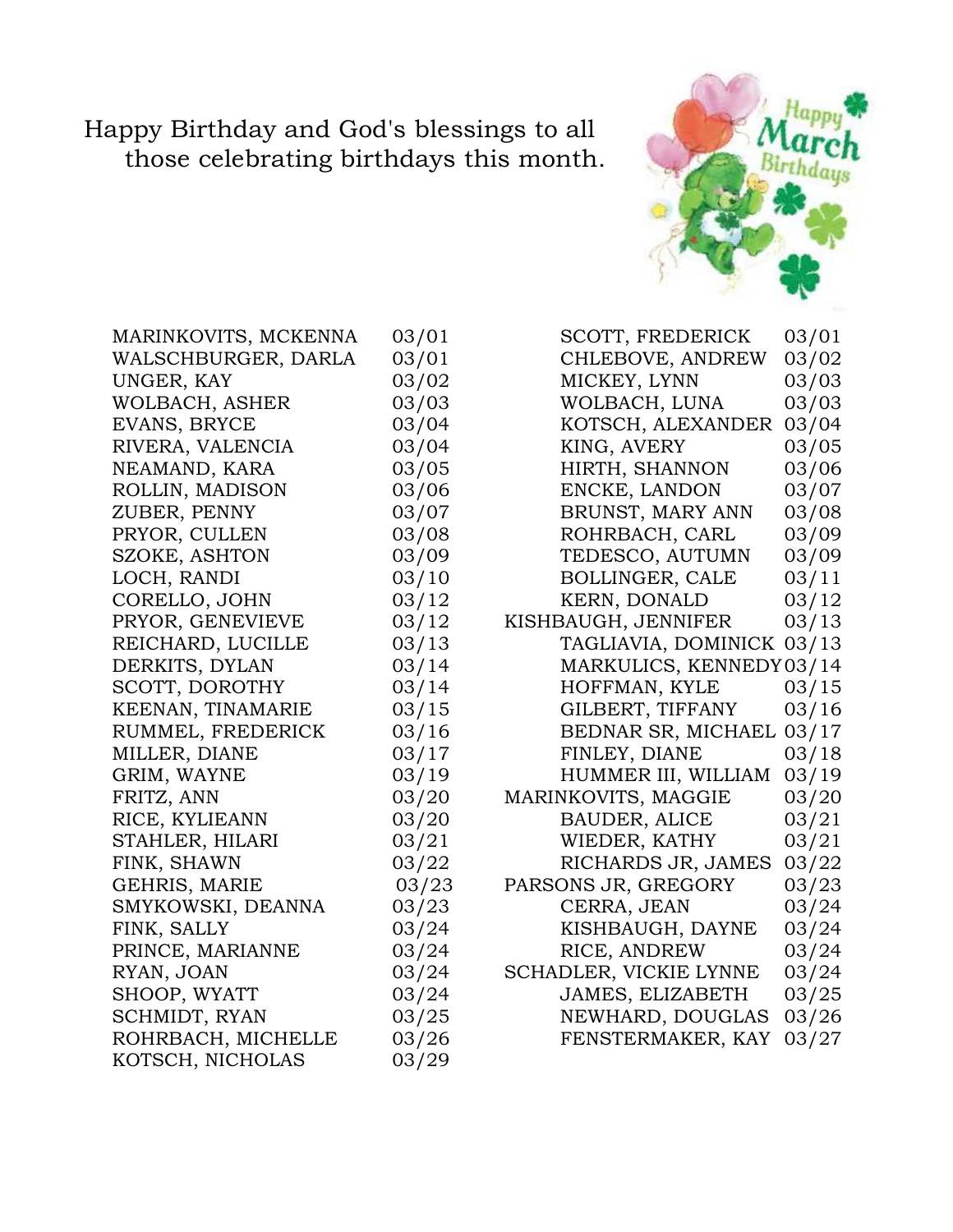# Page For All



Ages



So then you are no longer strangers and aliens, but you are fellow citizens with the and members of the household of God. (Ephesians 2:19, ESV)

as Make customized jelly soaps to banish dirt and grime. What you need: · 1 package unflavored gelatin

- *M* cup very warm water
- · 1 tsp salt
- . 3/4 cup gel body wash
- Food coloring
- Rubbing alcohol in spray bottle
- · Silicone baking molds

#### What you do:

- 1. In a bowl, stir gelatin and warm water until dissolved.
- 2. Add salt, body wash and a few drops of food coloring. Stir.
- 3. Spray molds with rubbing alcohol (to prevent bubbles). Place molds on a tray.
- 4. Pour mixture into the molds. Refrigerate until set, about two hours.
- 5. Pop soap out of molds and store in an airtight container.

Amswer: past, datk, stars, artisty, samts